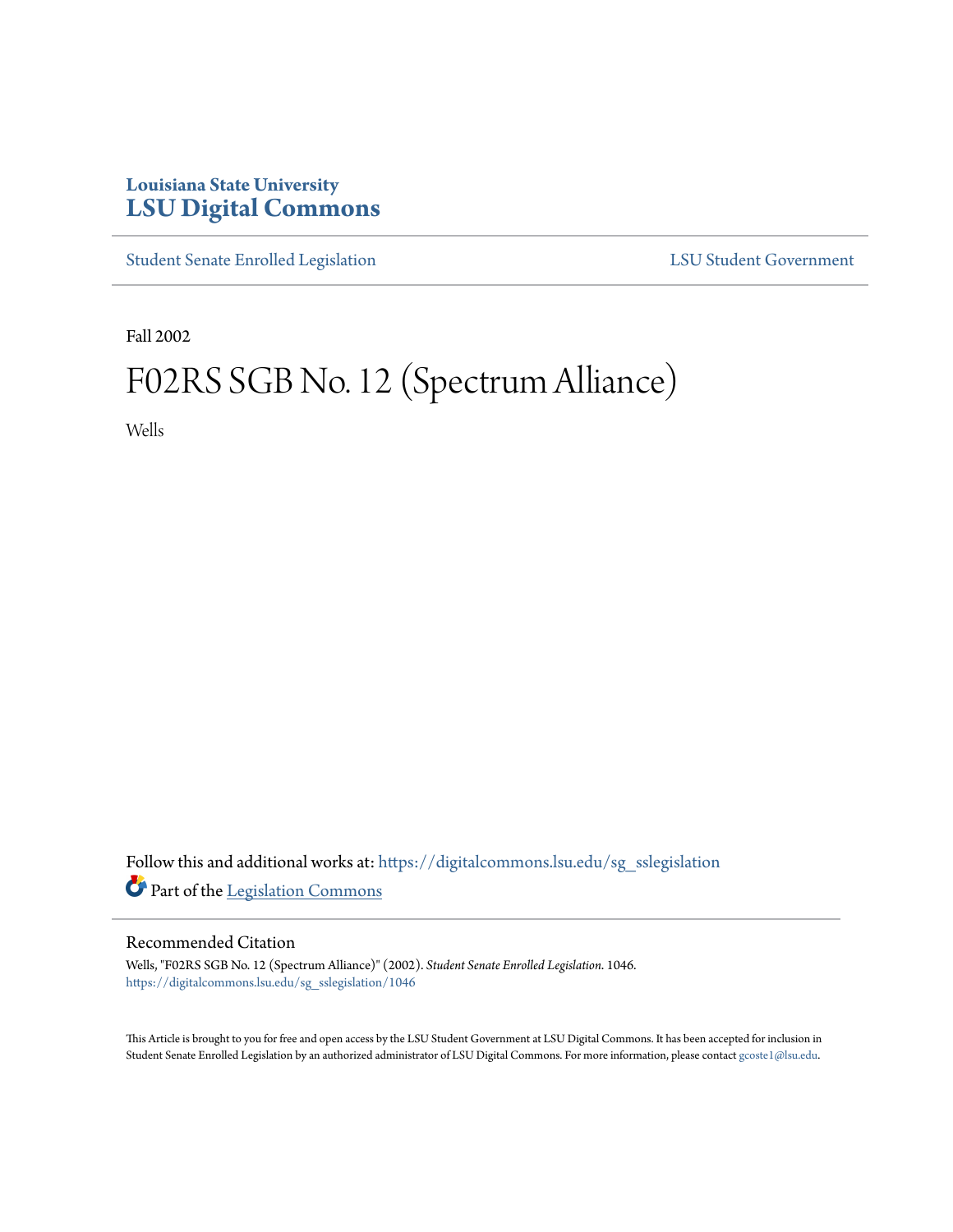STUDENT GOVERNMENT **FINAL** 

LOUISIANA STATE UNIVERSITY

**STUDENT SENATE 23 OCTOBER 2002 SGB NO. 12 BY: SENATOR WELLS**

## **A BILL**

**TO APPROPRIATE ONE-THOUSAND FIVE HUNDRED FIFTY FOUR DOLLARS (\$1,554) TO THE SPECTRUM ALLIANCE TO HELP DEFRAY THE REGISTRATION AND LODGING COST TO ATTEND THE NATIONAL GAY AND LESBIAN TASK FORCE (NGLTF) "CREATING CHANGE CONFERENCE," TO BE HELD IN PORTLAND, OREGON FROM WEDNESDAY, NOVEMBER 6 THROUGH SUNDAY NOVEMBER 10, 2002.**

- **PARAGRAPH 1:** WHEREAS, THE SPECTRUM ALLIANCE IS A RECOGNIZED STUDENT ORGANIZATION IN GOOD STANDING WITH LOUISIANA STATE UNIVERSITY, AND
- **PARAGRAPH 2:** WHEREAS, MEMBERSHIP IN THE SPECTRUM ALLIANCE IS OPEN TO ALL LSU STUDENTS, AND
- **PARAGRAPH 3:** WHEREAS, THE STUDENT BODY WILL BENEFIT FROM THIS FUNDING IN THAT THE ATTENDEES WILL BE BETTER EQUIPPED TO SERVE THE LSU COMMUNITY THROUGH IMPROVED EDUCATIONAL AND ACTIVIST SKILLS, PARTICULARLY RELATING TO THE CONFERENCE'S THEME OF "BUILDING AN ANTI-RACIST MOVEMENT", AND
- **PARAGRAPH 4:** WHEREAS, SEVEN OF THE BOARD MEMBERS FOR THE SPECTRUM ALLIANCE HAVE RECEIVED SCHOLARSHIPS ALLOWING THEM TO ATTEND THE CONFERENCE FOR A COST OF ONLY TWENTY-FIVE DOLLARS (\$25), AND
- **PARAGRAPH 5:** WHEREAS, THE APPROXIMATE COST OF THE EVENT IS SIX-THOUSAND EIGHT-HUNDRED AND NINETY (\$6,890) DOLLARS, AND THE SPECTRUM ALLIANCE HAS SOUGHT OTHER MEANS FOR THIS CONFERENCE, INCLUDING A CONFERENCE-SPECIFIC FUND-RAISIER HELD FRIDAY, OCTOBER 11, 2002.
- **PARAGRAPH 6:** THEREFORE, BE IT RESOLVED THAT THE LSU A&M STUDENT SENATE DOES HEREBY APPROPRIATE ONE THOUSAND FIVE HUNDRED FIFTY FOUR DOLLARS (\$1,554) TO THE SPECTRUM ALLIANCE TO HELP DEFRAY THE COST OF ATTENDING THE NGLTF "CREATING A CHANGE CONFERENCE.
- **PARAGRAPH 7:** THIS BILL SHALL BE ENROLLED UPON A MAJORITY VOTE OF THE LSU A&M SENATE. ALL MONIES NOT USED SHALL REVERT TO THE GENERAL CONTINGENCY. THIS BILL SHALL BECOME NULL AND VOID AS OF JUNE 30, 2003.